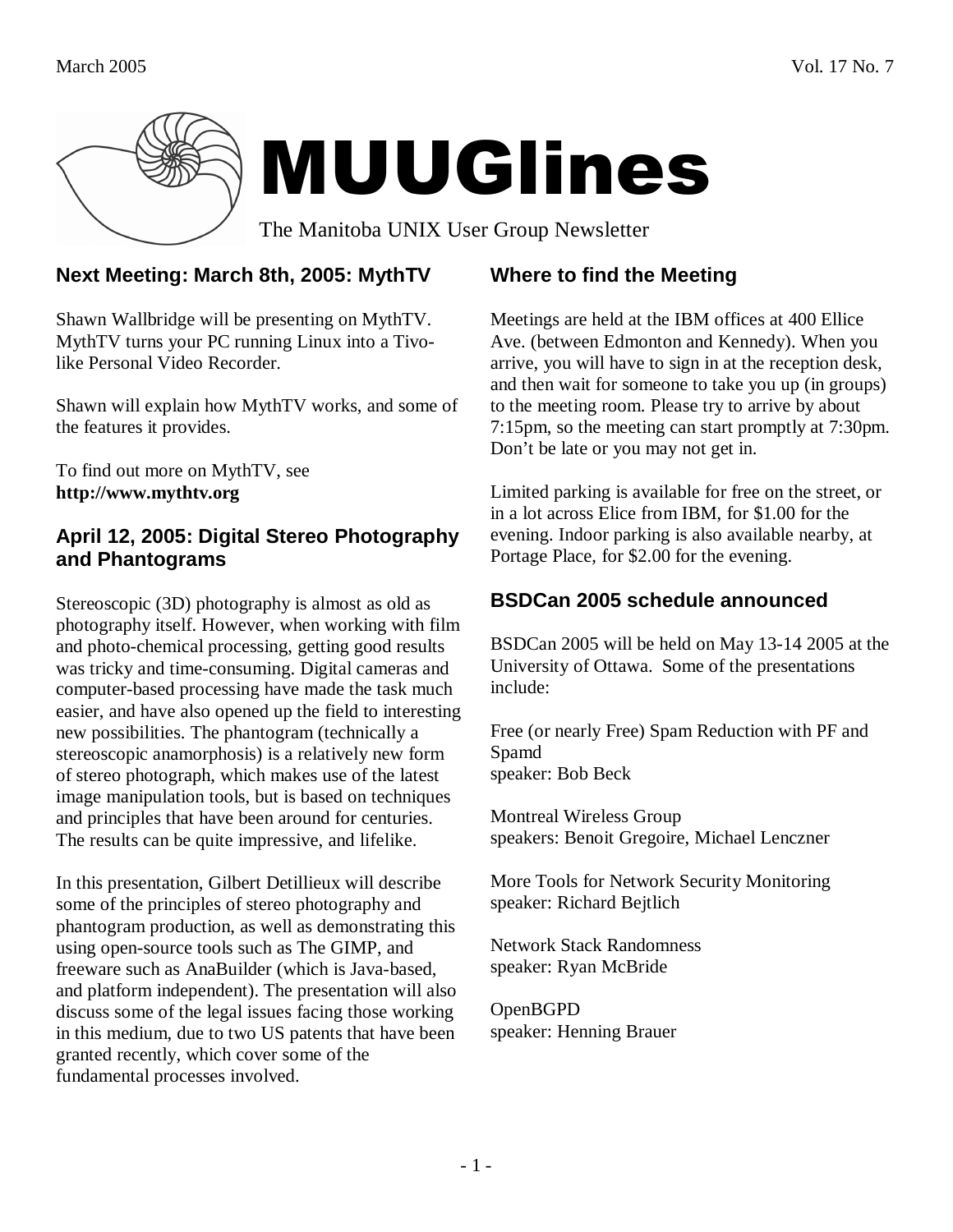SEBSD: Port of SELinux FLASK/Type Enforcement to FreeBSD using the TrustedBSD MAC Framework

The FreeBSD Package Cluster speaker: Kris Kennaway

The FreeBSD SMPng Network Stack - Adapting the FreeBSD Network Stack for Threaded, Multi-Processor Operation speaker: Robert Watson

TrustedBSD Audit: BSM Security Event Logging for FreeBSD

The full list of presentations is available at **http://www.bsdcan.org/2005/presentations.php**

#### **Theo de Raadt presented with the 2004 Free Software Award**

FOSDEM - Brussels, Belgium - Saturday February 26, 2005. At the award ceremony for the 2004 Advancement of Free Software.

FSF President and founder, Richard Stallman, presents this year's award to Theo de Raadt.

For recognition as founder and project leader of the OpenBSD and OpenSSH projects. Theo de Raadt's work has also led to significant contributions to GNU/Linux and other BSD distributions. Of particular note is Theo's work on OpenSSH. Theo's leadership of OpenBSD, his selfless commitment to Free Software and his advancement of network security, were cited by this year's award committee.

Every year, three finalists are nominated for the award by the Free Software Community. This year's other two finalists were Andrew Tridgell, recognized for his work as the originator of the Samba Project, and Cesar Brod, recognized for his advocacy work and leadership for the advancement of Free Software in Brazil.

Previous winners of the Free Software Award:

2003 Alan Cox 2002 Lawrence Lessig 2001 Guido van Rossum 2000 Brian Paul 1999 Miguel de Icaza 1998 Larry Wall

This year's Award Committee:

Suresh Ramasubramanian Raj Mathur Frederick Noronha Hong Feng Frederic Couchet Enrique A. Chaparro Vernor Vinge Larry Wall Alan Cox Peter H Salus Richard Stallman

The Free Software Foundation sponsors the annual Award for the Advancement of Free Software, to recognize and honor those that have made a great contribution to the progress and development of Free Software (free as in freedom as defined in the Free Software Definition,

http://www.fsf.org/licensing/essays/free-sw.html), through activities that accord with the spirit of software freedom.

Any kind of activity could be eligible -- writing software, writing documentation, publishing software, even journalism -- but whatever the activity, we want to recognize long-term central contributions to the development of the world of software freedom. "Accord with the spirit" means, for example, that software, manuals or collections of them (online or on CD) must be entirely Free. Work done commercially is eligible, but we give this award to individuals, not to companies, organizations, or teams. You can support the award and the work of the Free Software Foundation here: (**http://www.fsf.org/donate**).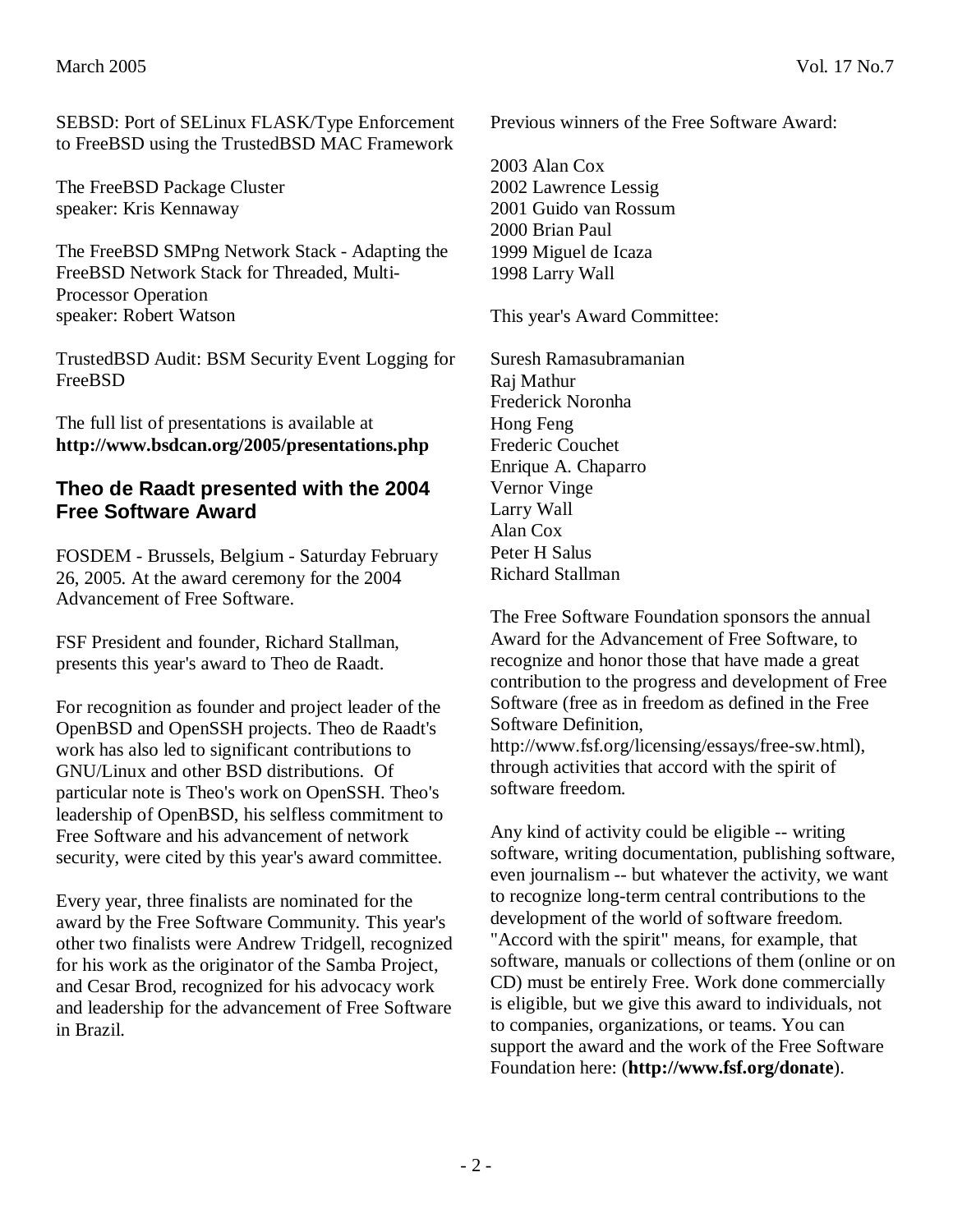## **O'Reilly enters the magazine business**

O'Reilly has launched "MAKE: technology on your time" a new magazine for 'hackers'. Here is the official announcement:

"MAKE brings the do-it-yourself mindset to all the technology in your life. MAKE is loaded with exciting projects that help you make the most of your technology at home and away from home. This is a magazine that celebrates your right to tweak, hack, and bend any technology to your own will.

Coming in February 2005, MAKE is a hybrid magazine/book (known as a mook in Japan). MAKE comes from O'Reilly, the Publisher of Record for geeks and tech enthusiasts everywhere. It follows in line with the Hacks books and Hardware Hacking Projects for Geeks, but it takes a highly visual and personal approach.

Our premier issue will show you how to get involved in kite aerial photography — taking pictures with a camera suspended from a kite — and how to build an inexpensive rig to hold your camera.

We'll also show you how to make a video camera stabilizer, a do-it-yourself alternative to an expensive Steadicam® and to create a five-in-one cable adapter for connecting to networks. Some projects are strictly for fun, others are very practical, and still others are absolutely astounding."

### **NetInstalling OpenBSD on sparc/sparc64**

Contributed by: Theo

I have had a few friends (who ended up wimping out and installing either via scsi cdrom, or by writing the miniroot.fs to the swap partition) ask how to do a netboot install of OpenBSD on sparc or sparc64 architecture.

First thing's first:

1. enable the services you will need on your server (OpenBSD will be used for this example). This is

actaully quite simple.. make sure the /etc/ethers file exists (we'll customize it later), as well as the /etc/bootparams file.

2. in the /etc/ethers file, add the mac address, and the hostname of the machine you want to install (you can get this from the openfirmware boot sequence). My file looks like this:

8:0:20:79:1c:1d ss5 8:0:20:c2:a8:7e netra2

3. add an entry to /etc/hosts for the machine in question.

4. create an /etc/bootparams file, this file contains the NFS path that will be mounted as the root filesystem. Mine looks like this:

```
ss5 root=salamander:/usr/home/ss5/root 
swap=salamander:/usr/home/ss5/swap<br>netra2 root=salamander:/usr/home/netra/ro
              netra2 root=salamander:/usr/home/netra/root 
               swap=salamander:/usr/home/netra/swap
```
5. enable the tftp daemon in /etc/inetd.conf (uncomment it)

6. copy boot.net or ofwboot.net to /tftpboot, you will make a symlink to the file that will be requested in a minute.

7. prepare the nfs directories:

```
mkdir -p /home/ss5/root 
dd if=/dev/zero of=/home/ss5/swap bs=1k count=16000
cd /home/ss5/root 
tar xzpf /path/to/base36.tgz 
cp /path/to/bsd.rd . 
ln -s bsd.rd bsd
```
8. nfs export the directory structure you made

9. either manually start rarpd and rpc.bootparamd, or just reboot your openbsd server and it will bring up the required services.

10. Now the tricky part, when you "boot net" your sun box, it will request a weirdly named file from the tftp server, and openbsd's tftp server doesn't have verbose logging like debians for example, but there is a really easy way to get around that. run tcpdump